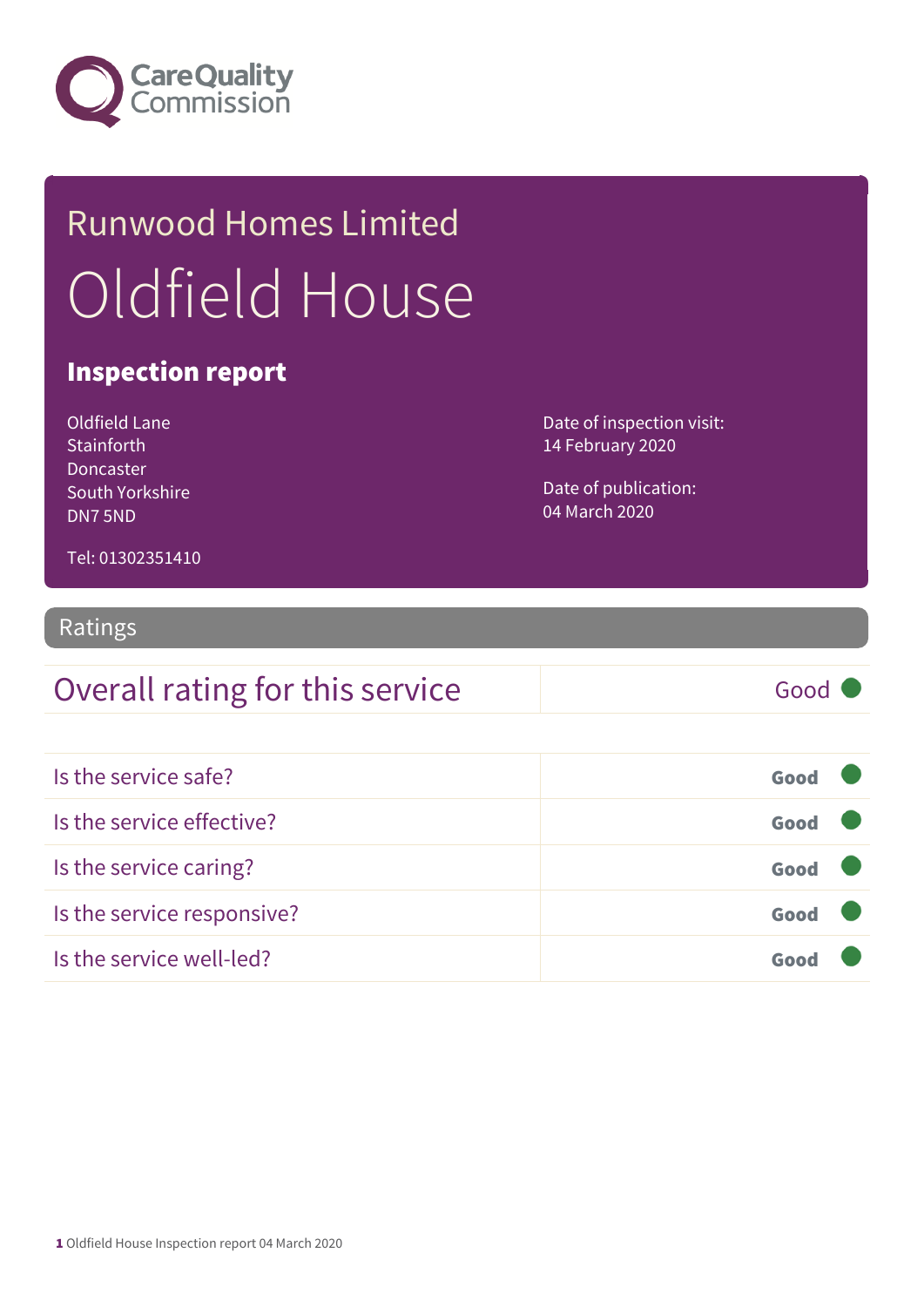### Summary of findings

### Overall summary

#### About the service

Oldfield House is a residential care home providing accommodation and personal care for up to 34 people. At the time of the inspection there were 30 people living at the home. The home supports people who require care and support due to their health needs, including people living with dementia.

#### People's experience of using this service and what we found

People were safe and protected from abuse and avoidable harm. Risk assessments helped protect the health and welfare of people. People received their medicines when they needed them from staff who had been trained and had their competency regularly checked. The service was providing safe and consistent staffing levels. Infection control was well managed and the home was clean and free from odours.

Staff were well trained and supported for their role so that they could meet people's assessed needs. People's rights were protected by a staff team which understood their responsibilities under the Mental Capacity Act. People were supported to have maximum choice and control of their lives and staff supported support them in the least restrictive way possible and in their best interests; the policies and systems in the service supported this practice.People told us they enjoyed meal times and were offered a variety of good quality meals. People's health and nutritional needs were met. The home worked effectively with external healthcare professionals.

People told us they were supported by staff who were kind and caring. People's dignity was maintained, and their privacy was respected. The provider ensured people's equality characteristics were met. People were supported to make their own decisions and independence.

The provider ensured people received a service that was responsive to their needs. People were supported to maintain and develop relationships and participate in activities that were relevant to them. People were encouraged to explore their end of life preferences. Care planning was personalised, and complaints were dealt with appropriately.

People, and their relatives where applicable, were encouraged to participate in meetings and/or complete surveys to express their opinions about the quality of the service. The provider had clear systems in place to monitor and audit the quality of people's care and support, and take corrective actions to respond to any deficits they found.

For more details, please see the full report which is on the CQC website at www.cqc.org.uk

#### Rating at last inspection

The last rating for this service was good (published 13 February 2016). There was also an inspection on 30 January 2018 however, the report following that inspection was withdrawn as there was an issue with some of the information that we gathered.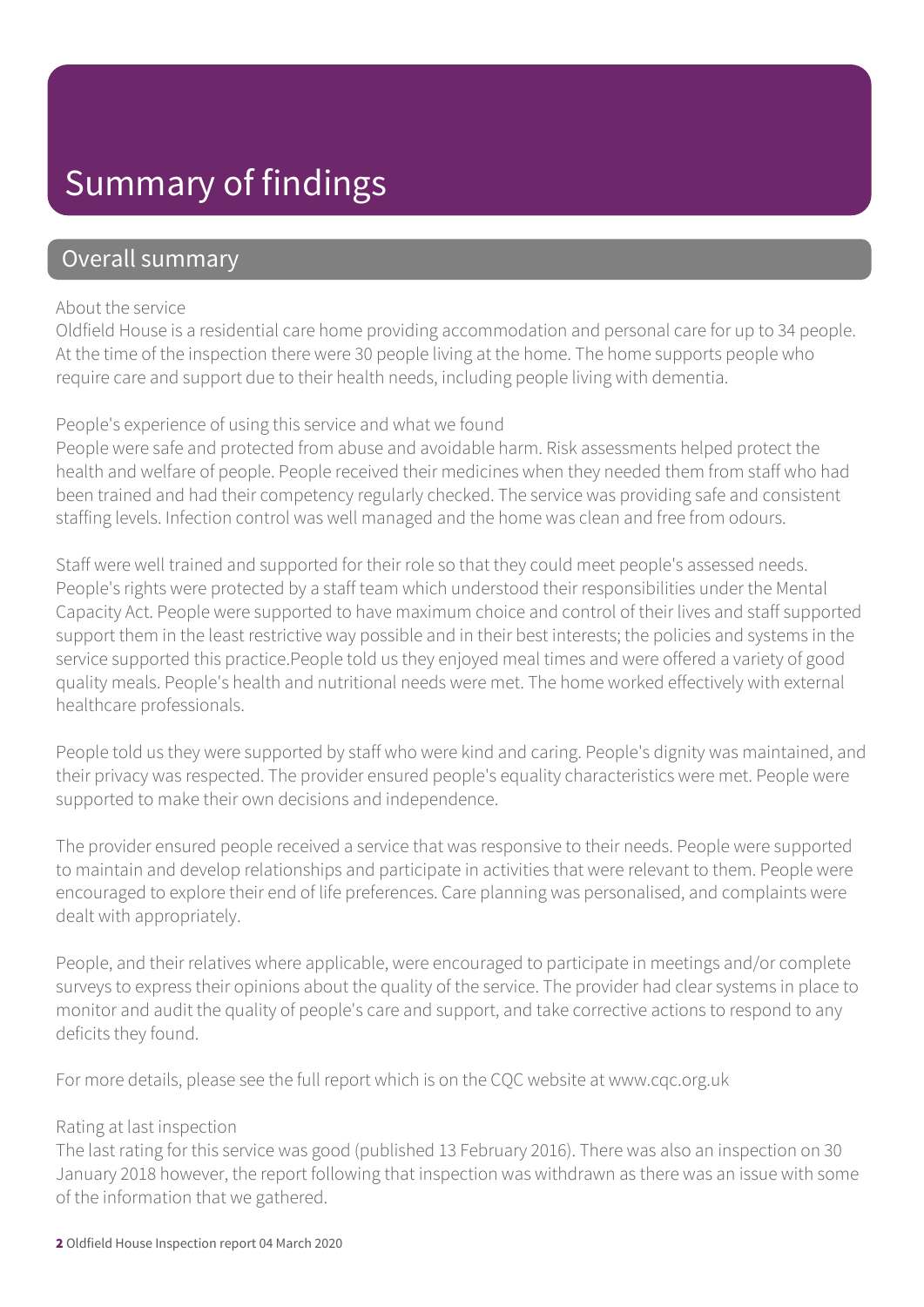#### Why we inspected

This is a planned re-inspection because of the issue highlighted above.

Follow up

We will continue to monitor information we receive about the service until we return to visit as per our reinspection programme. If we receive any concerning information we may inspect sooner.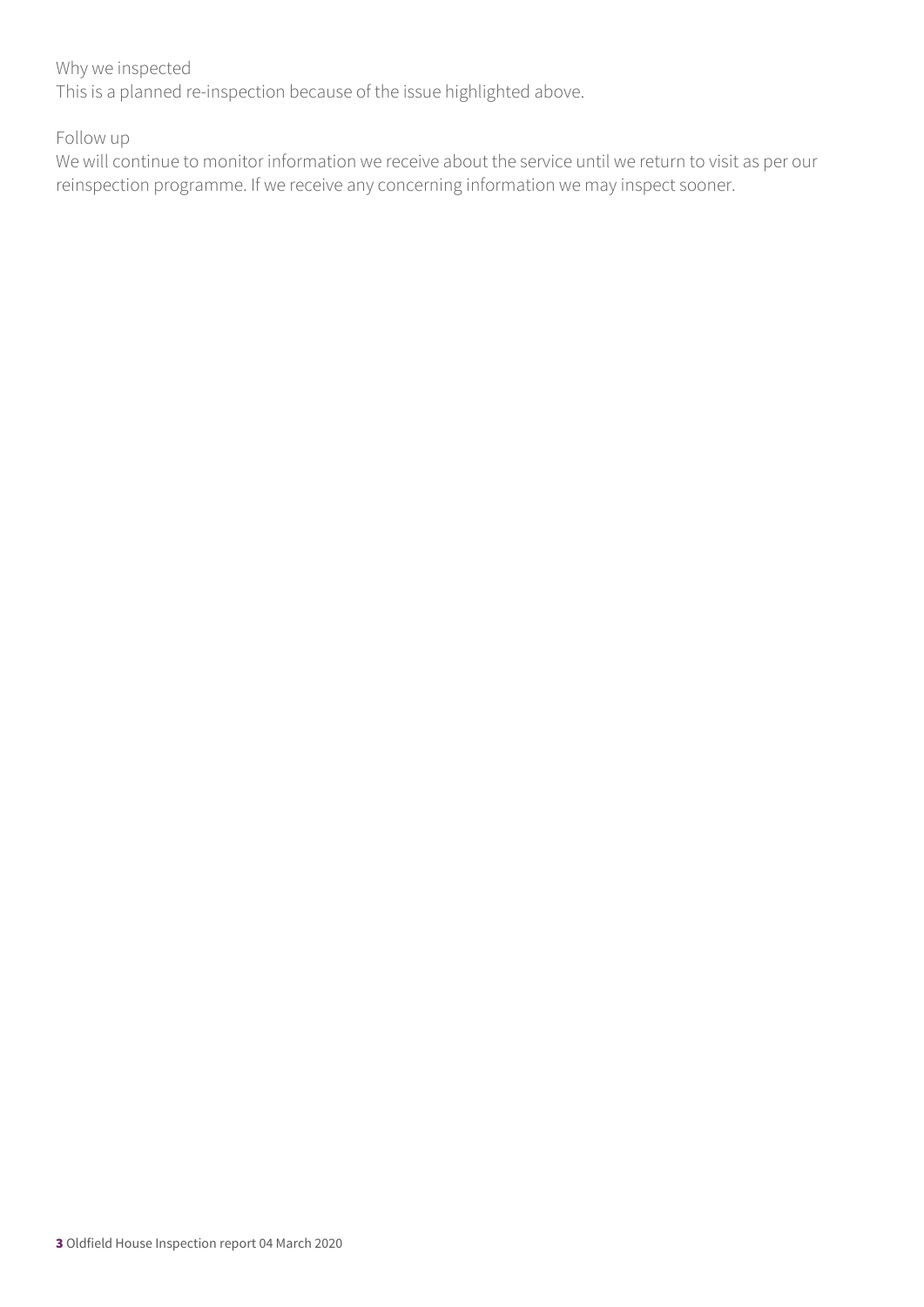### The five questions we ask about services and what we found

We always ask the following five questions of services.

| Is the service safe?                          | Good |
|-----------------------------------------------|------|
| The service was safe.                         |      |
| Details are in our safe findings below.       |      |
| Is the service effective?                     | Good |
| The service was effective.                    |      |
| Details are in our effective findings below.  |      |
| Is the service caring?                        | Good |
| The service was caring.                       |      |
| Details are in our caring findings below.     |      |
| Is the service responsive?                    | Good |
| The service was responsive.                   |      |
| Details are in our responsive findings below. |      |
| Is the service well-led?                      | Good |
| The service was well-led.                     |      |
| Details are in our well-led findings below.   |      |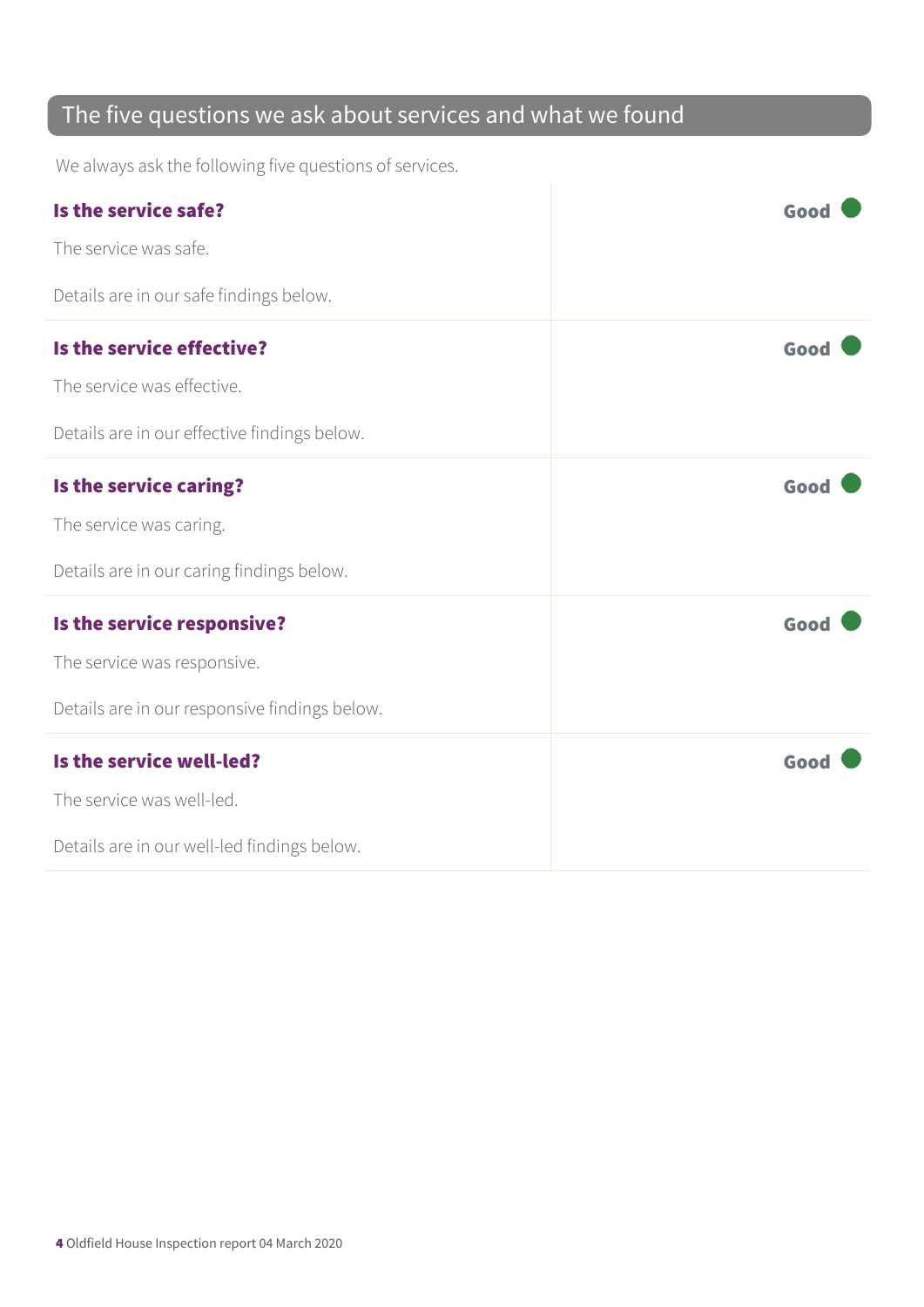

# Oldfield House

### Detailed findings

### Background to this inspection

#### The inspection

We carried out this inspection under Section 60 of the Health and Social Care Act 2008 (the Act) as part of our regulatory functions. We checked whether the provider was meeting the legal requirements and regulations associated with the Act. We looked at the overall quality of the service and provided a rating for the service under the Care Act 2014.

Inspection team The inspection was carried out by one inspector.

#### Service and service type

Oldfield House is a 'care home'. People in care homes receive accommodation and nursing or personal care as single package under one contractual agreement. CQC regulates both the premises and the care provided, and both were looked at during this inspection.

The service had a manager registered with the Care Quality Commission. This means that they and the provider are legally responsible for how the service is run and for the quality and safety of the care provided.

Notice of inspection This inspection was unannounced.

#### What we did before the inspection

Prior to the inspection we reviewed information and evidence we already held about the home, which had been collected via our ongoing monitoring of care services. This included notifications sent to us by the home. Notifications are changes, events or incidents that the provider is legally obliged to send to us without delay. We also sought feedback from the local authority. The provider was not asked to complete a provider information return prior to this inspection. This is information we require providers to send us to give some key information about the service, what the service does well and improvements they plan to make. We took this into account when we inspected the service and made the judgements in this report.

During the inspection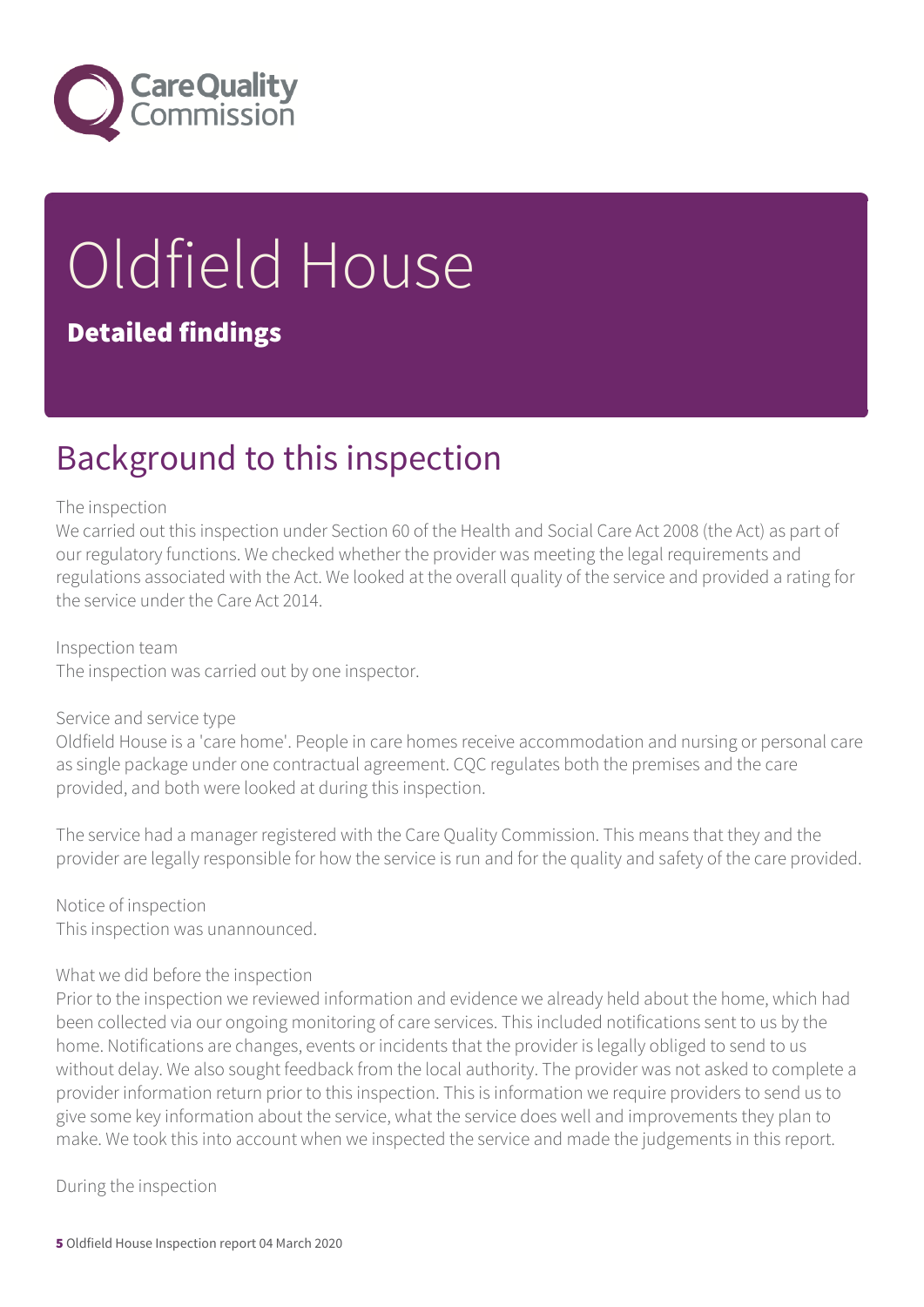We spoke with five people who used the service and one relative about their experience of the care provided. We spoke with the registered manager, regional manager and four staff. We also spoke with a visiting healthcare professional.

We reviewed a range of records. This included five people's care plans and a range of people's medicines charts, risk assessments, staff rotas and staff recruitment records. We also reviewed a variety of records relating to the management of the service, including policies and procedures and meeting minutes.

#### After the inspection

We reviewed and analysed all the information gathered during the inspection.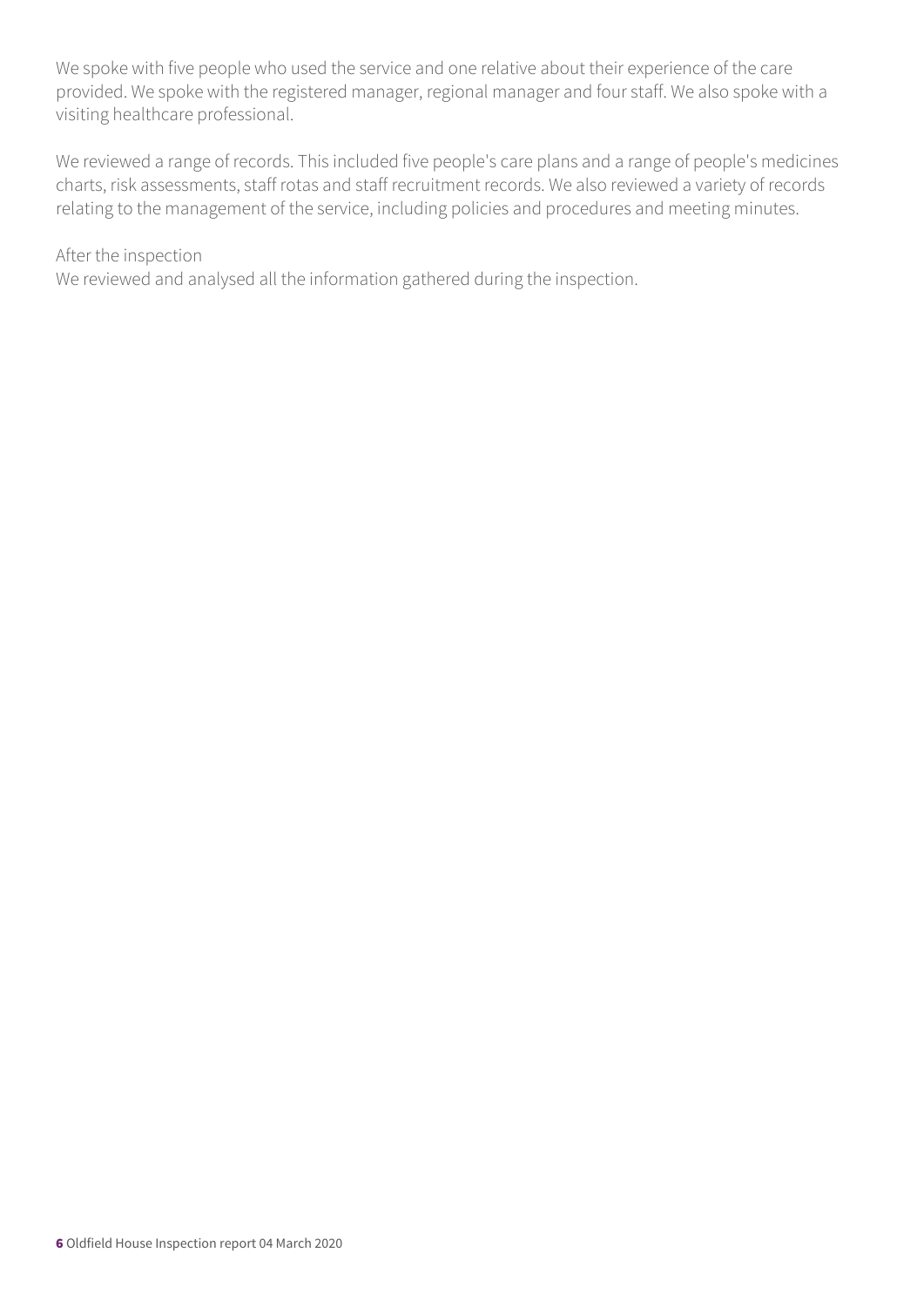

### Is the service safe?

### Our findings

Safe – this means we looked for evidence that people were protected from abuse and avoidable harm.

At the inspection on 12 January 2016 this key question was rated as good.

Using medicines safely

● People received their medicines on time and as prescribed. One person told us, "I always get my tablets on time."

● Staff had received training in the administration of medicines and medicines were stored safely.

● Where people were prescribed 'as required' medicines, protocols were in place and staff were aware of when people needed their medicines.

● Topical medicines and medicated patches had accompanying body maps to ensure staff were aware of where these should be applied although, these records were not always updated. The registered manager told us this would be addressed immediately through team meetings and individual supervision.

Systems and processes to safeguard people from the risk of abuse

- People and their relatives told us they had no concerns about safety. One person said, "I am absolutely safe here."
- People were protected from abuse by staff who had received training to recognise and report any concerns.
- Staff were able to tell us about the training they had received regarding safeguarding, and what they would do if they suspected anything was wrong. One staff member told us, "I would report any concerns straight away, we get training about protecting people from abuse and there are posters around the home, giving information."

#### Assessing risk, safety monitoring and management

- The home was well-maintained and safe people. Regular checks were carried out to ensure the safety of the environment and fire safety was effectively managed.
- People had personalised risk assessments which were reviewed regularly and gave staff the information needed to manage the risks associated with people's care. Risk assessments covered such areas as, moving and handling, falls and the use of bedrails.
- Staff were observed using equipment to transfer people safely.
- Risk assessments included a separate skin integrity section to monitor risk of developing skin pressure damage. No-one at the home had any pressure damage and people at risk were using pressure relieving equipment appropriately.

#### Staffing and recruitment

● People and their relatives felt there were enough staff to keep them safe. One person told us, "There are always staff around. I never have to wait for long if I ring the bell". Another person said, "I think there is enough staff. They are always there if I need them."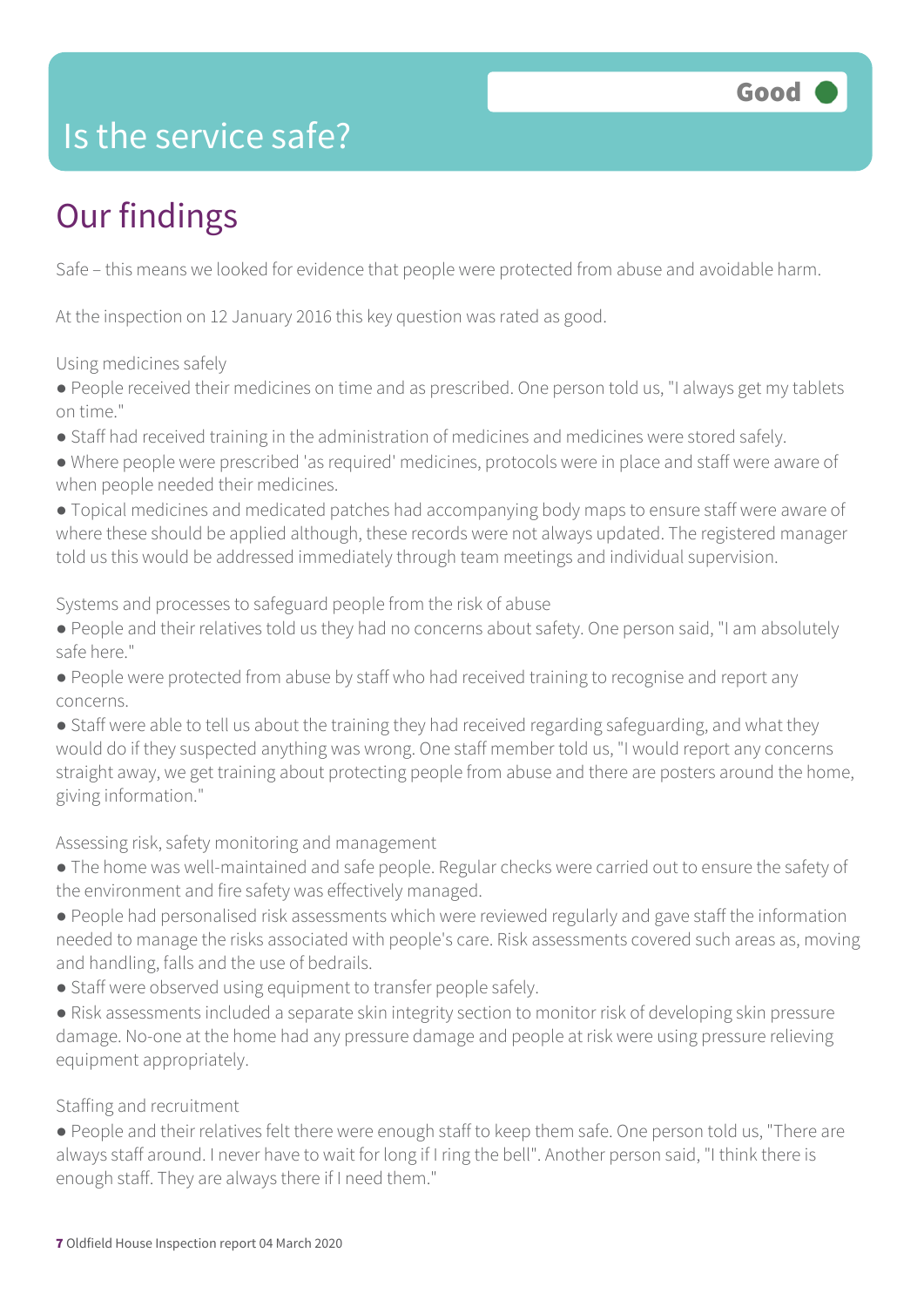- There were sufficient staff to meet people's care needs. We observed staff were not rushed and responded promptly and compassionately to people's requests for support.
- Recruitment processes were followed that meant staff were checked for suitability before being employed by the service. Staff records included an application form, written references and a check with the Disclosure and Barring Service (DBS). The DBS helps employers make safer recruitment decisions and helps prevent unsuitable people from working with people who use care and support services.

### Preventing and controlling infection

- The control and prevention of infection was well managed. The premises were clean, and a team of housekeepers were employed to maintain standards.
- Staff received training in relation to infection control and used personal protective equipment such as disposable gloves and aprons when providing personal care to people.
- Regular checks on cleanliness of the service were carried out by the registered manager.

### Learning lessons when things go wrong

● There were processes in place to enable the registered manager to monitor accidents, adverse incidents or near misses. This helped ensure any themes or trends could be identified and investigated further. It also meant any potential learning from such incidents could be identified and cascaded to the staff team, resulting in continual improvements in safety.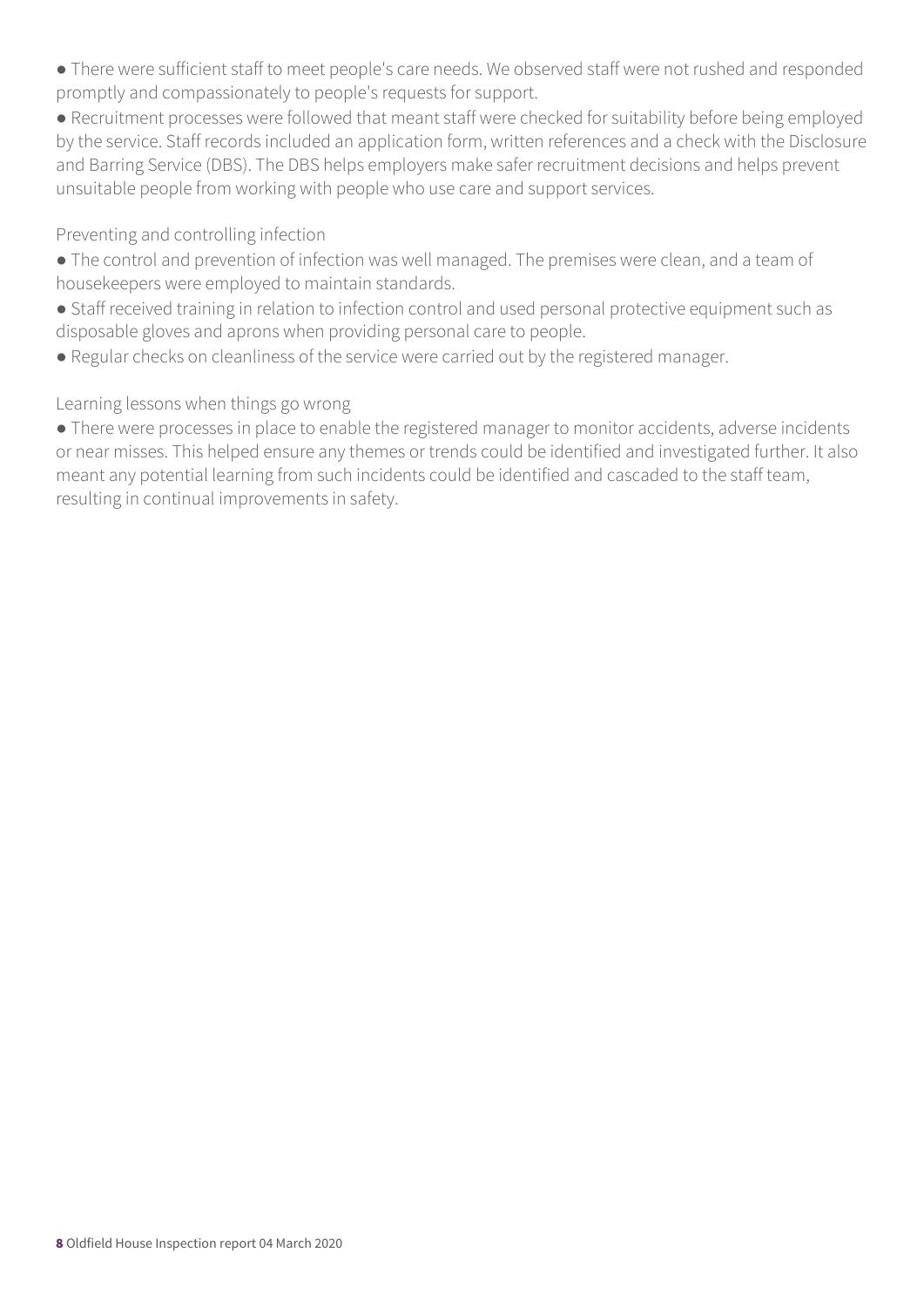### Is the service effective?

### Our findings

Effective – this means we looked for evidence that people's care, treatment and support achieved good outcomes and promoted a good quality of life, based on best available evidence.

At the inspection on 12 January 2016 this key question was rated as good.

Assessing people's needs and choices; delivering care in line with standards, guidance and the law

- Pre-assessments were carried out, to ensure people's needs could be met before moving into the home.
- People's gender, culture and religion were considered as part of this assessment process.
- People and relatives told us they felt fully involved with this. One person said, "I knew exactly what to expect when I came here because we discussed everything beforehand."

Staff support: induction, training, skills and experience

- New staff received a comprehensive induction. Staff told us, and records confirmed this included training in subjects such as, safeguarding, food hygiene, manual handling and the Mental Capacity Act. Staff also shadowed more experienced staff before being allowed to work alone.
- Where staff did not have a care qualification before starting work, they were supported to complete the Care Certificate. The Care Certificate is a set of standards and principles that care staff should adhere to, to underpin good care delivery.
- The manager had a system in place to ensure that staff refreshed training when necessary and were supported through regular supervision and annual appraisal.

Supporting people to eat and drink enough to maintain a balanced diet

- People told us they received good quality nutritious food suited to their specific dietary needs. One person said, "The food is always lovely, the kitchen staff do a marvellous job." Another person told us, "Lovely hot meals and always a choice. I'm very happy with the food here."
- Our observations showed people who needed support at mealtimes received this in a patient, kind and discreet manner with staff attentive to everyone. Plate guards and adapted cutlery were used to enable people to be more independent with their meal.
- Where there were concerns about people's nutrition or hydration appropriate referrals were made to dietitians for advice and guidance.

#### Adapting service, design, decoration to meet people's needs

- The premises were adapted to maximise accessibility for people living in the service.
- People lived in a comfortable and well-maintained environment. Décor was to a good standard, although some areas of the home looked tired and worn. The registered manager and regional manager told us this was being addressed with a planned programme of redecoration and renewal. For example, the day before our visit all the dining room chairs had been replaced.
- Bedrooms, bathrooms and toilets were fitted with adaptations to make these easily accessible for people.
- Communal areas were spacious, and people made use of these when they wanted to be with other people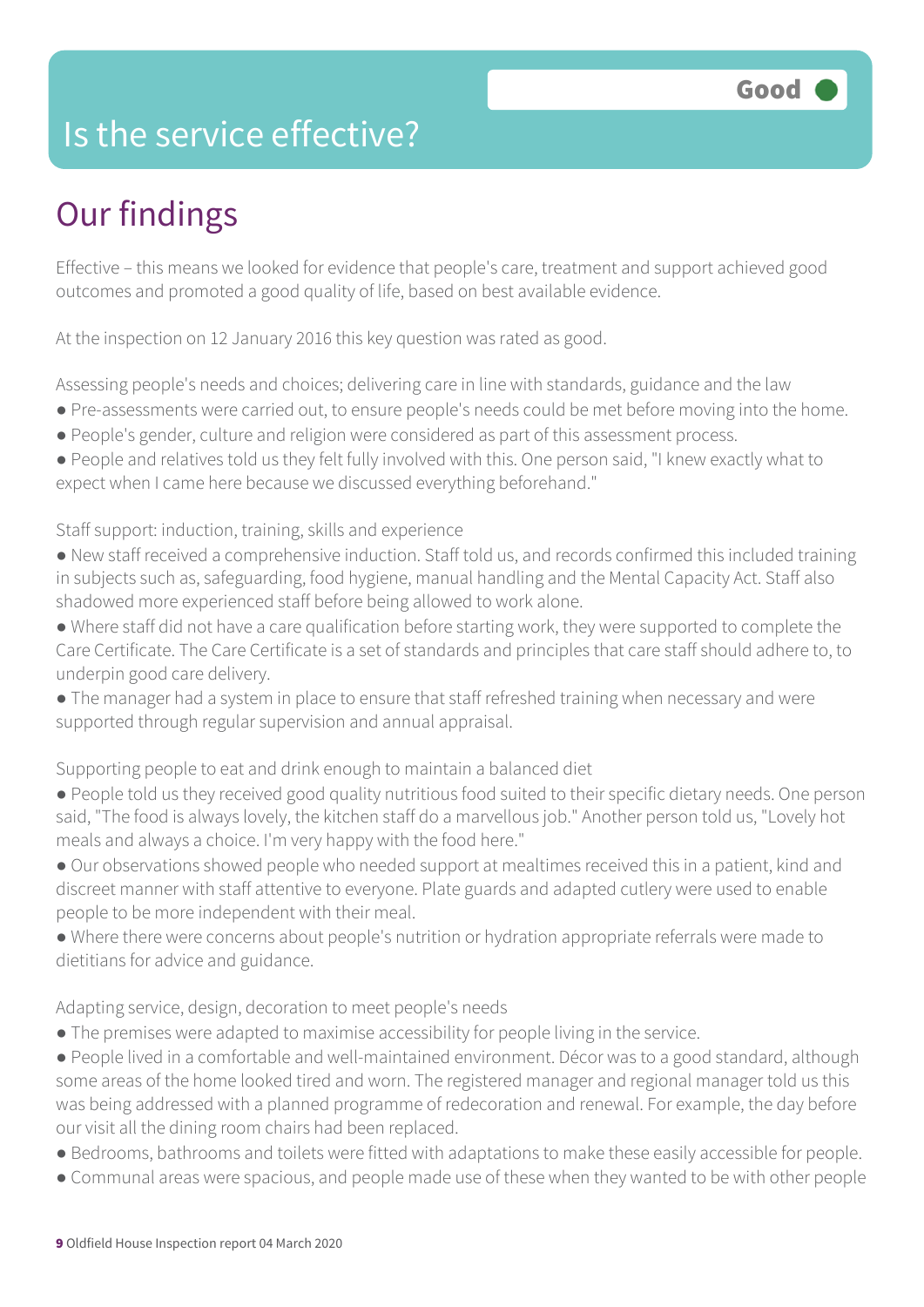or could move elsewhere when they wanted to spend time alone. There was an accessible garden for people to use.

Staff working with other agencies to provide consistent, effective, timely care; Supporting people to live healthier lives, access healthcare services and support

● People's physical and mental healthcare needs were being well-monitored to recognise any signs of deteriorating health so action could be taken. The advice given by healthcare services was included in people's care plans and followed by staff.

● A healthcare professional told us staff were knowledgeable and skilled in making assessments and when to seek advice. They said, "Communication from this service is always good and timely. I have no concerns at all about the care people receive here."

Ensuring consent to care and treatment in line with law and guidance

The Mental Capacity Act 2005 (MCA) provides a legal framework for making particular decisions on behalf of people who may lack the mental capacity to do so for themselves. The Act requires that, as far as possible, people make their own decisions and are helped to do so when needed. When they lack mental capacity to take particular decisions, any made on their behalf must be in their best interests and as least restrictive as possible.

People can only be deprived of their liberty to receive care and treatment when this is in their best interests and legally authorised under the MCA.

In care homes, and some hospitals, this is usually through MCA application procedures called the Deprivation of Liberty Safeguards (DoLS).

We checked whether the service was working within the principles of the MCA, and whether any conditions on authorisations to deprive a person of their liberty had the appropriate legal authority and were being met.

● Where people could make decisions about the care they received, staff encouraged and supported people to be independent and offered choice in the care they provided.

● Where people were subject to a DoLS this was clearly documented in their care plans and records showed when DoLS needed to be reviewed.

• Staff we spoke with and the manager demonstrated a good understanding of the MCA and how this impacted on people that they worked with. Staff had received training on the MCA which was refreshed yearly.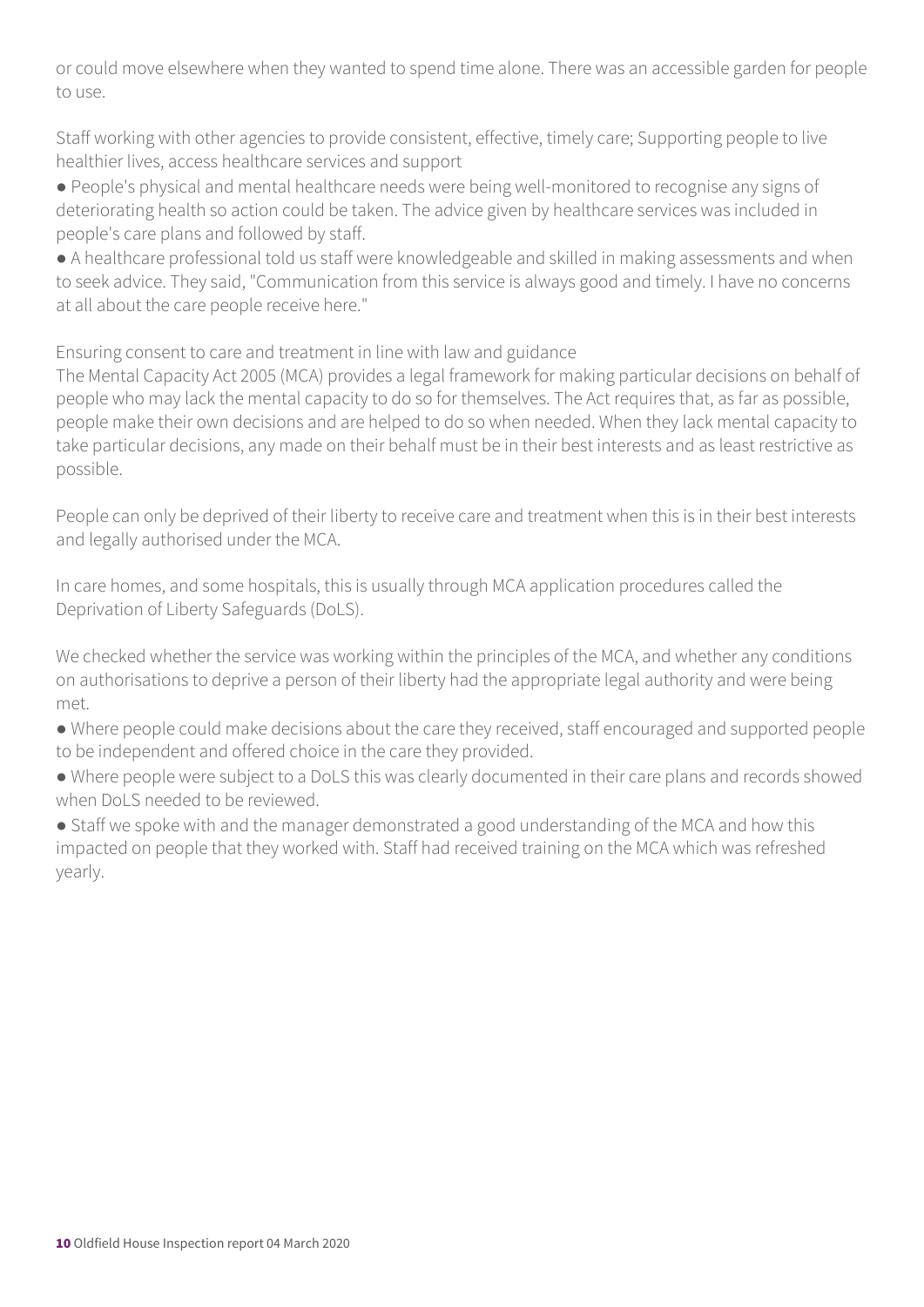### Is the service caring?

### Our findings

Caring – this means we looked for evidence that the service involved people and treated them with compassion, kindness, dignity and respect.

At the inspection on 12 January 2016 this key question was rated as good.

Ensuring people are well treated and supported; respecting equality and diversity

- People were happy with the staff that supported them and were treated in a kind and caring way. One person told us, "I think the manager and staff are wonderful." Another person said, "All the staff are very nice. They are kind and caring, I get on with them all and we have a laugh."
- Staff were vigilant to when people needed support. Staff spent time with people offering support and comfort.
- Staff knew about people and were able to give detailed accounts of them, including their likes and dislikes and interests.

Supporting people to express their views and be involved in making decisions about their care

- Care plans showed people, when they were able, were involved in planning their care.
- Relatives told us they were involved in planning people's care and their views and opinions listened to. One relative said, "Yes, staff always consult me and keep me informed."
- There were residents and family meetings where people and relatives were able to put forward their views.
- Staff involved people on a day-to-day basis on aspects of their care. This included what they wanted to eat, wear and do for the day.

Respecting and promoting people's privacy, dignity and independence

- People's personal care was carried out discreetly and respectfully by staff so dignity was preserved. For example, we observed staff wiping people's mouths during and after meals. Staff supported people to maintain their appearance with neat clean clothing and hair brushed or combed.
- People were given time to spend away from others, but staff were alert to their whereabouts and checked on their wellbeing. For example, one person liked to go outside the front door to smoke, staff knew this was where the person would be and ensured other staff were aware of the person's whereabouts.
- People who were able to mobilise themselves around the service did so without restriction whilst respecting another people's privacy.
- People and staff's confidentiality were respected. Paper records were stored securely, and all electronic records were password protected. Staff had completed training around information safety and General Data Protection Regulations.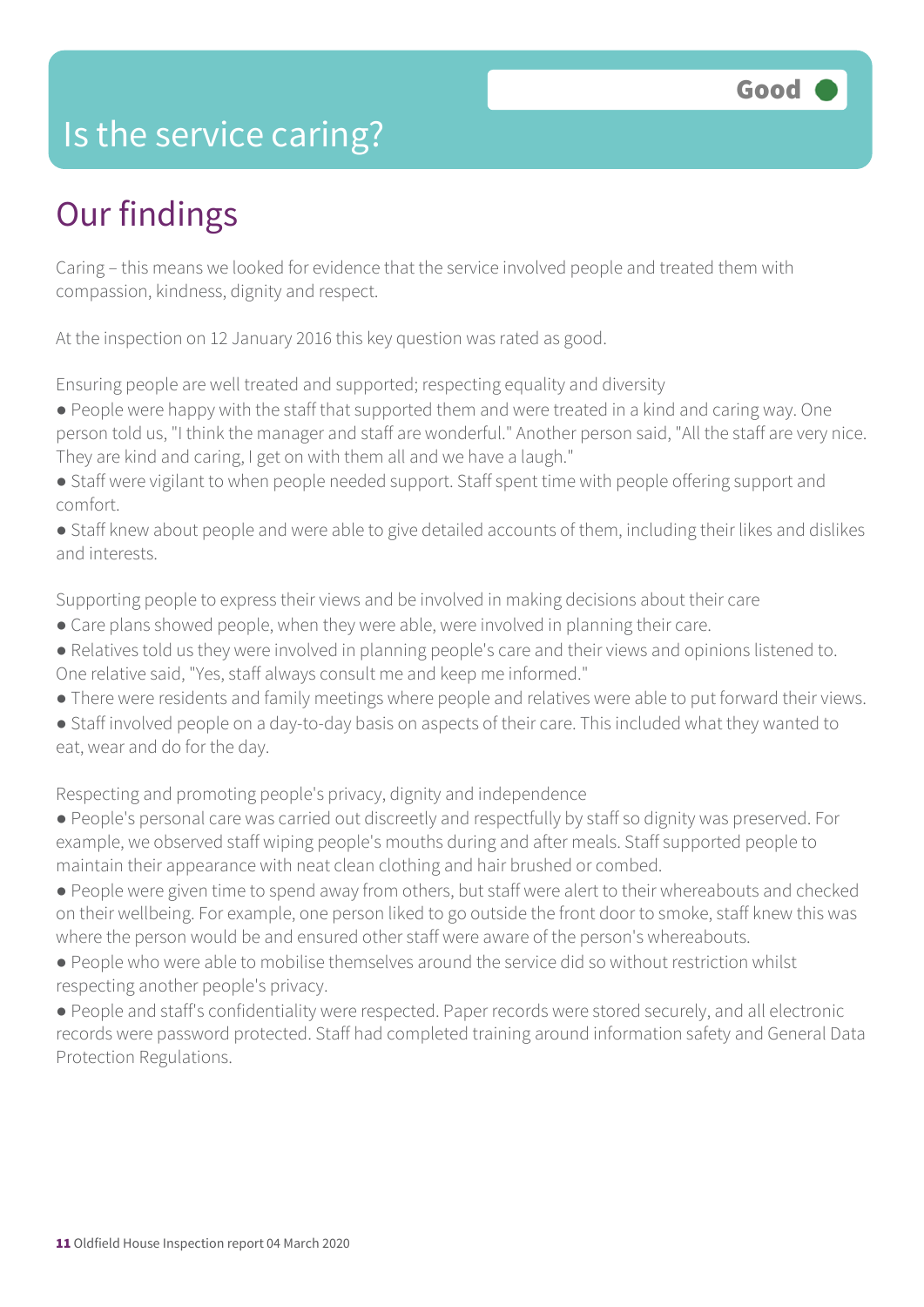### Is the service responsive?

### Our findings

Responsive – this means we looked for evidence that the service met people's needs

At the inspection on 12 January 2016 this key question was rated as good.

Planning personalised care to ensure people have choice and control and to meet their needs and preferences

● People received personalised care which took account of their needs, choices and aspirations. These plans were reviewed every month or more frequently if people's needs changed. Staff maintained daily records to demonstrate people's care was delivered in line with their care plan.

- People told us they were supported by staff to make choices about their daily lives. For example, one person told us, "Staff never assume anything. I have choices about everything."
- Care plans were very person centred and detailed about each person. They contained very helpful and clear information about people. This meant their individual needs could be met. For example, information about likes, dislikes and what was important to people.
- Assessments and care plans took account of people's protected characteristics under the Equality Act such as, gender and sexual orientation.

#### Meeting people's communication needs

Since 2016 onwards all organisations that provide publicly funded adult social care are legally required to follow the Accessible Information Standard (AIS). The standard was introduced to make sure people are given information in a way they can understand. The standard applies to all people with a disability, impairment or sensory loss and in some circumstances to their carers.

● People's communication needs were met and recorded to guide staff. For example, staff supported people to access information that was relevant to them through larger fonts, pictures and staff were available to read information aloud.

Supporting people to develop and maintain relationships to avoid social isolation; support to follow interests and to take part in activities that are socially and culturally relevant to them

- People were able to maintain relationships that were important to them. They told us their friends and relatives could visit them as they wished and said there were no restrictions on when they could see their visitors. One relative told us, "I can come at any time of day and am always made welcome."
- People were provided with a range of activities and entertainments. This was currently provided by care staff as dedicated activities staff were currently being recruited. Entertainers and singers were booked on a regular basis.
- Staff were good at offering people things to do, such as an impromptu sing-along. Daily newspapers were available around the home. One staff member told us, "We are decorating and getting ready for tonight's Valentines day party."
- The home had a 'tools down at 11' policy. This ensured every member of staff, regardless of role, spent time with people. This linked in with the provider's 'forget me not' initiative. This highlighted people who could not or chose not to leave their room and encouraged staff to spend time with them.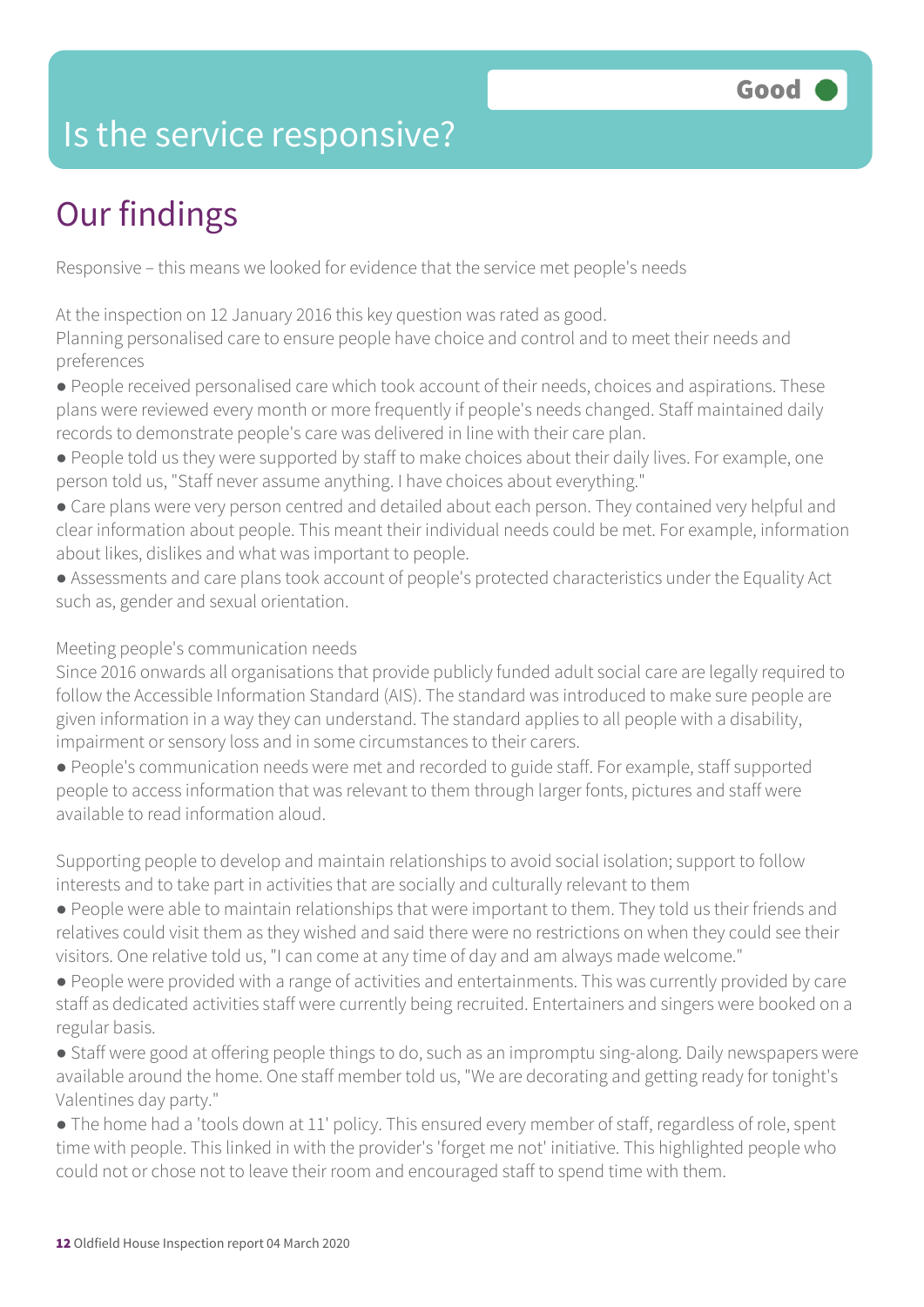Improving care quality in response to complaints or concerns

- Everyone told us they had no complaints or concerns about the service. However, they also said they would go straight to the registered manager if they did.
- The registered provider had a complaint policy and procedure available in different formats.
- Complaints were investigated and responded to in line with the service's policy.
- Any complaints were analysed and used as opportunities to further improve the service.

#### End of life care and support

• The staff gave people the support they needed to remain in the home, if this was their wish, as they reached the end of their lives. The staff told us they had been trained and worked with local healthcare services to ensure people were able to remain comfortable and pain free at the end of their lives.

● We saw a number of relative's thank you cards commenting on the high standard of end of life care for their relative, and to the compassionate support given to them also.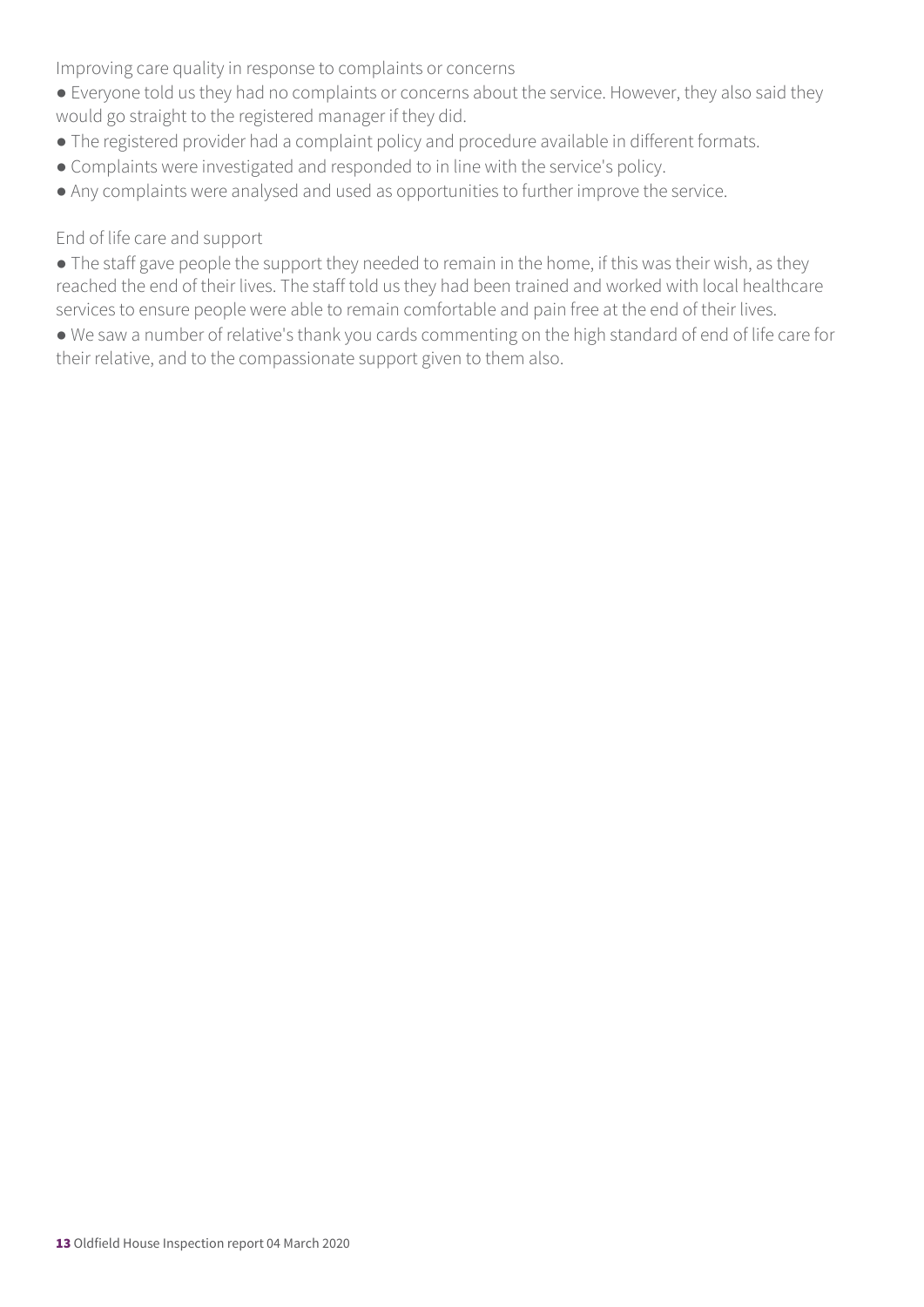### Is the service well-led?

### Our findings

Well-Led – this means we looked for evidence that service leadership, management and governance assured high-quality, person-centred care; supported learning and innovation; and promoted an open, fair culture.

At the inspection on 12 January 2016 this key question was rated as good.

Managers and staff being clear about their roles, and understanding quality performance, risks and regulatory requirements

● We found statutory notifications had been submitted as required. All services registered must notify the Commission about certain changes, events and incidents affecting their service or the people who use it. Notifications tell us about significant events that happen in the service. We use this information to monitor the service and to check how events have been managed.

- There was a clear staff structure and staff told us they made up a strong team and worked well together. Comments from staff included, "I think we have a fantastic team who work hard for each other."
- The provider had quality assurance checks and audits in place and these were used effectively to identify shortfalls, errors and omissions. The registered manager committed to improve some aspects of medicines recording.

Promoting a positive culture that is person-centred, open, inclusive and empowering, which achieves good outcomes for people

- Staff felt the registered manager promoted a positive culture that was person-centred, open, and inclusive. One staff member said, "The manager is open, honest, accessible and always supportive." One person told us, "The manager is lovely and always chats."
- People experienced good outcomes. For example, a healthcare professional told us, "People receive good care from good staff. I have seen how people's health improve and gain weight."

Engaging and involving people using the service, the public and staff, fully considering their equality characteristics

- In addition to day-to-day contact with people who used the service and residents/relative meetings, people and relatives could feedback regarding the service using an online form. The registered manager told us how open communication with people meant things were responded to quickly.
- Staff surveys, team meetings and supervisions were used to capture feedback from staff. One staff member told us, "Our opinions and views are always asked for and valued."
- The registered manager spent time with all staff and would regularly visit out of hours to ensure night staff felt as valued and included as the day staff.

How the provider understands and acts on the duty of candour, which is their legal responsibility to be open and honest with people when something goes wrong

● The registered manager had a clear understanding of their responsibilities and acted on the duty of candour. People told us they were kept informed of any changes in the home and around their care and support.